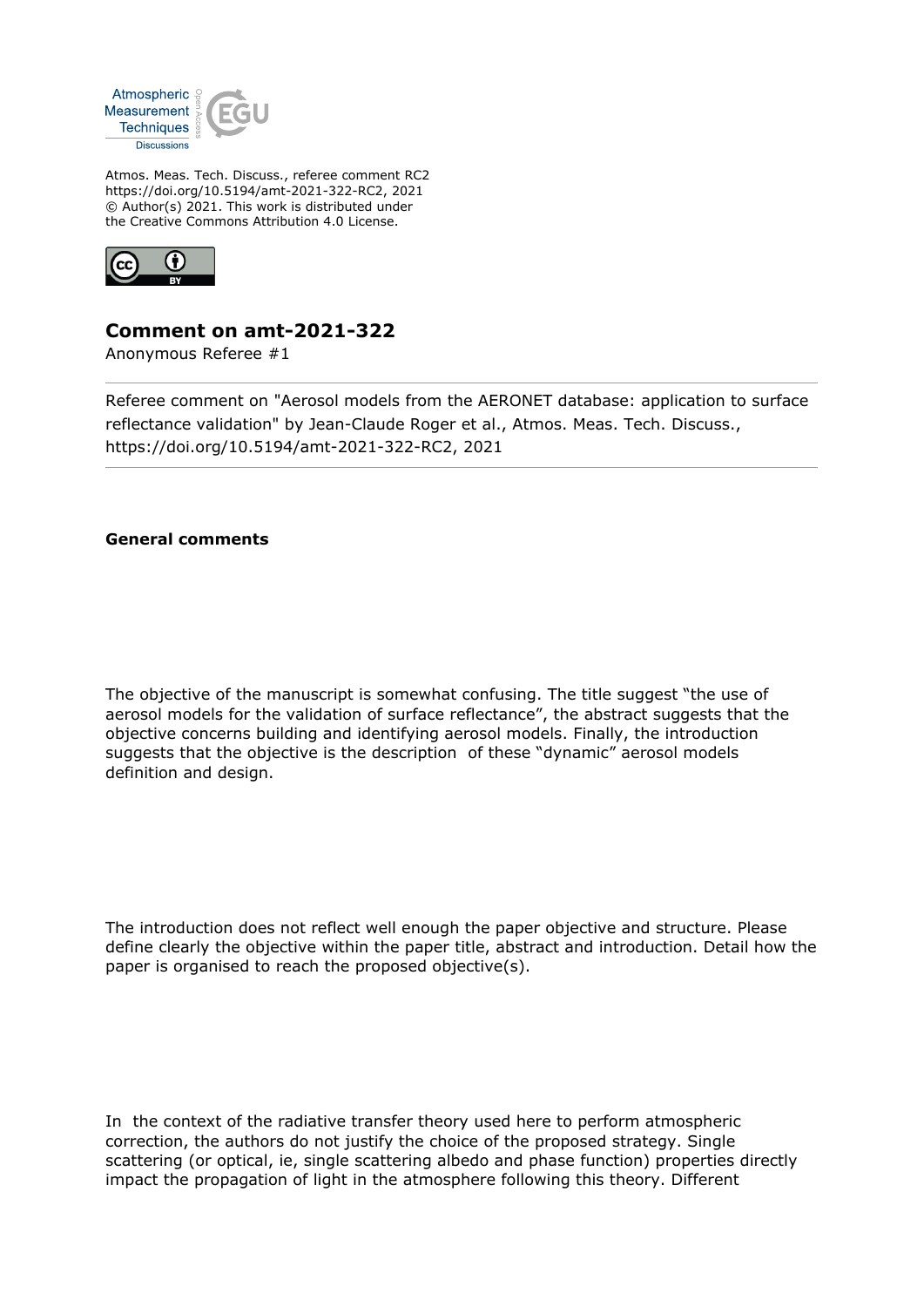combinations of micro-physical properties might lead to similar optical properties. There is therefore no need to develop such kind of aerosol model based on micro-physical properties. Starting from the optical properties is simpler and leads to less possible confusion. Please compare these two approaches and justify the proposed approach.

The selection of the experimental setup used in Sections 3.4 is not discussed at all. It is also not clear how t\_440 and alpha\_440-870 can be derived to use the proposed approach. The benefit of this method is therefore not clearly demonstrated. Consequently, the approach proposed in this paper appears pretty much irrelevant as can be seen from the absence or convincing conclusions.

## **Detailed comments**

- Abstract: Second sentence "As part of the validation of atmospheric correction of remote sensing data affected by the atmosphere, it is critical to utilize appropriate aerosol models as aerosols are a main source of error" Is the aerosol model more important to characterise than the aerosol optical thickness?
- Abstract third sentence "In this paper, we propose and demonstrate a framework for building and identifying an aerosol model". This sentence is not clear. What is the purpose?
- Abstract : last two sentences. Uncertainties are given in absolute reflectance units and relative. Please provide uncertainties in a coherent way throughout the manuscript.
- introduction, first sentence: It is written ... properties for a better evaluation of their impacts. Aerosol impact on what? Please clarify.
- Line 67: It is written: the complex refractive index (gives the path of light through the atmosphere). This statement is inaccurate. The path of light also depends on the radius. Please correct this statement.
- Line 70-71. It is written "For an optical approach, the use of the Gaussian Distribution is widely accepted". Please add a reference.
- Line 89. Are these references correct for version 3? They look a bit old for version 3.
- Line 96 and 116: Some symbols are not defined or not consistent with previous definition. Please define and use symbols consistently throughout the manuscript.
- Line 98 : It is written "As this study was focused on the validation of the atmospheric correction and in an operational context …" Is this yet a new or different objective of this manuscript?
- Line 120 : If it not unrealistic, does that mean it is realistic?
- Line 121 : can you please elaborate this sentence: "Their integration along the vertical